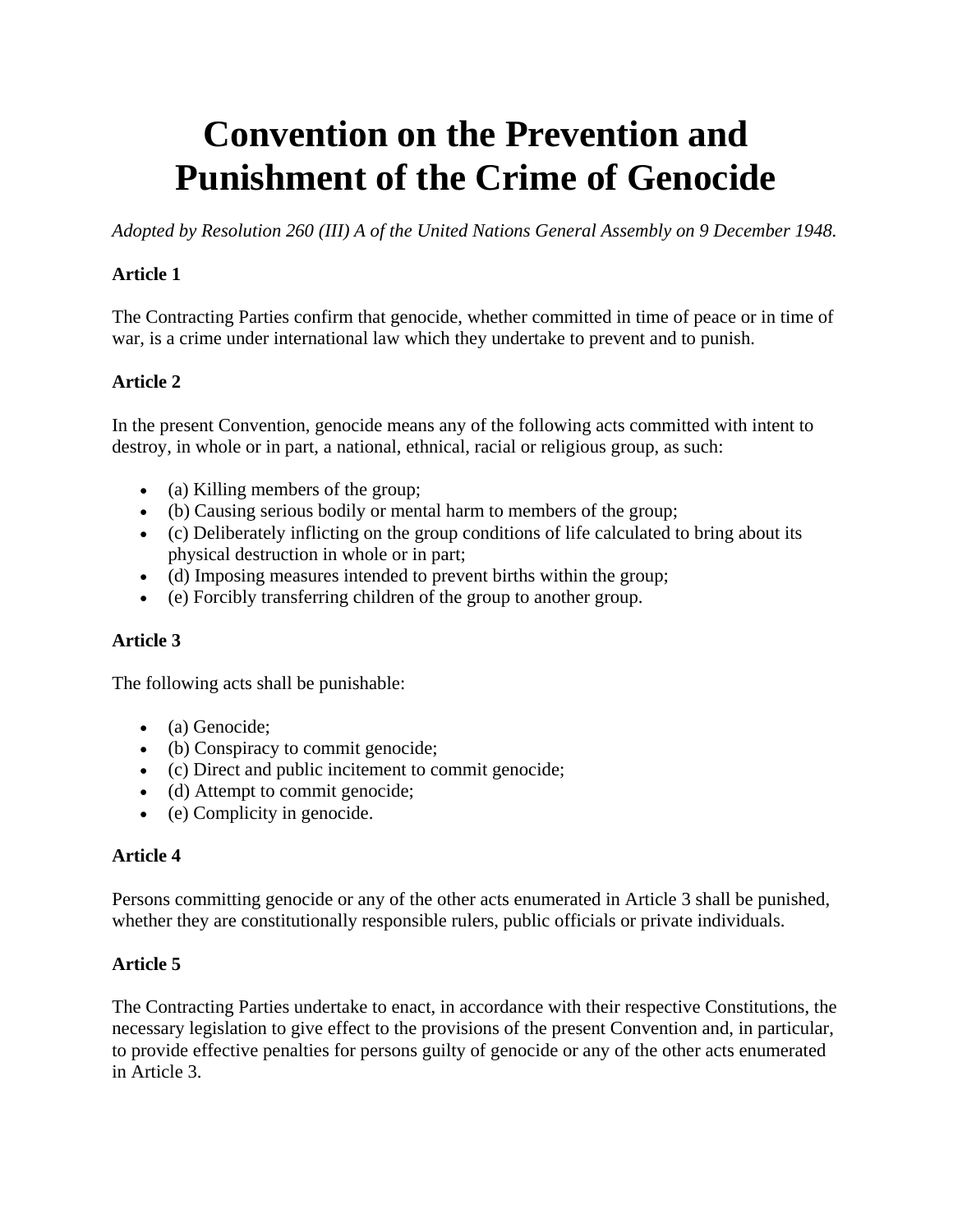## **Article 6**

Persons charged with genocide or any of the other acts enumerated in Article 3 shall be tried by a competent tribunal of the State in the territory of which the act was committed, or by such international penal tribunal as may have jurisdiction with respect to those Contracting Parties which shall have accepted its jurisdiction.

## **Article 7**

Genocide and the other acts enumerated in Article 3 shall not be considered as political crimes for the purpose of extradition.

The Contracting Parties pledge themselves in such cases to grant extradition in accordance with their laws and treaties in force.

## **Article 8**

Any Contracting Party may call upon the competent organs of the United Nations to take such action under the Charter of the United Nations as they consider appropriate for the prevention and suppression of acts of genocide or any of the other acts enumerated in Article 3.

## **Article 9**

Disputes between the Contracting Parties relating to the interpretation, application or fulfilment of the present Convention, including those relating to the responsibility of a State for genocide or any of the other acts enumerated in Article 3, shall be submitted to the International Court of Justice at the request of any of the parties to the dispute.

#### **Article 10**

The present Convention, of which the Chinese, English, French, Russian and Spanish texts are equally authentic, shall bear the date of 9 December 1948.

## **Article 11**

The present Convention shall be open until 31 December 1949 for signature on behalf of any Member of the United Nations and of any non-member State to which an invitation to sign has been addressed by the General Assembly.

The present Convention shall be ratified, and the instruments of ratification shall be deposited with the Secretary-General of the United Nations.

After 1 January 1950, the present Convention may be acceded to on behalf of any Member of the United Nations and of any non-member State which has received an invitation as aforesaid.

Instruments of accession shall be deposited with the Secretary-General of the United Nations.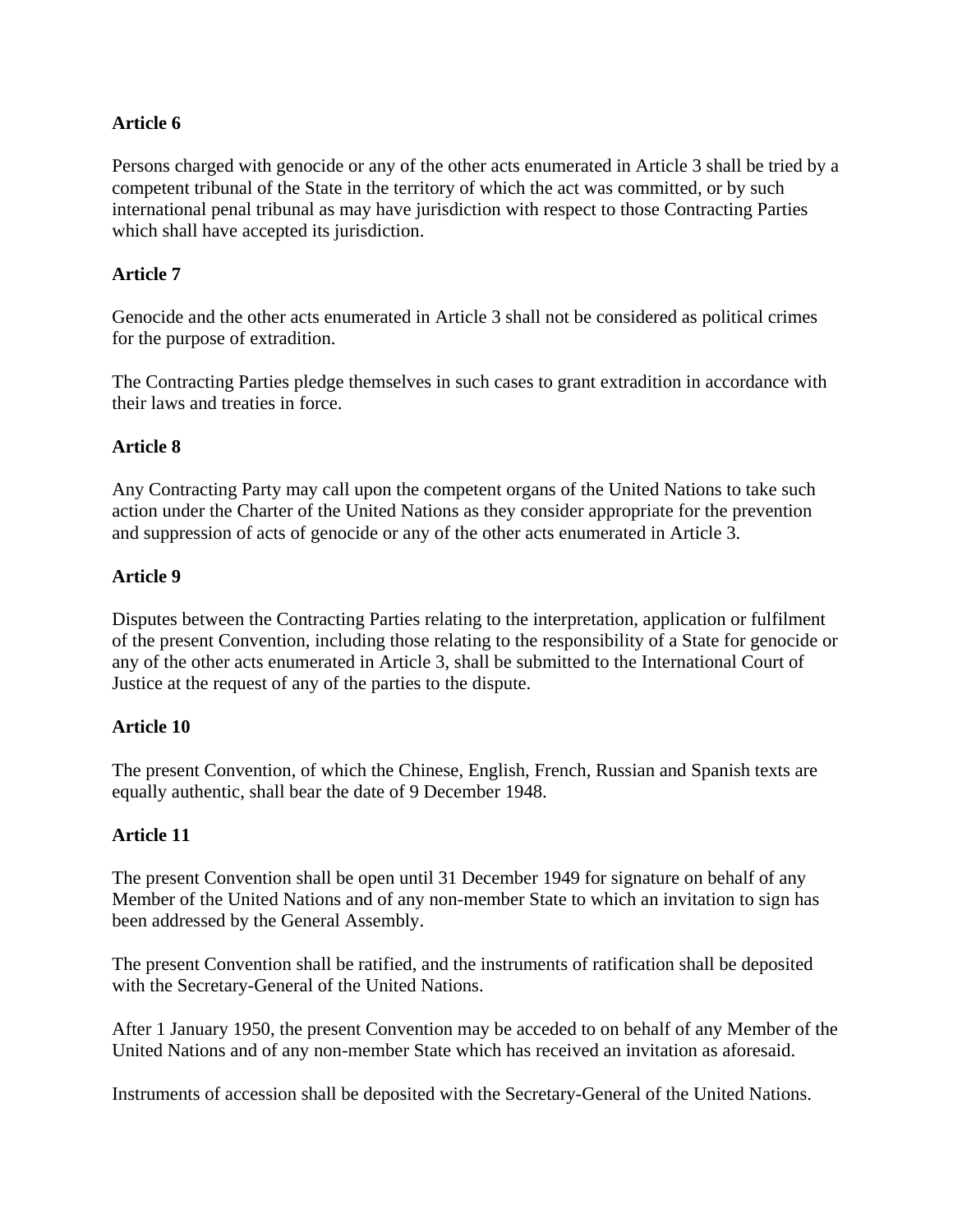# **Article 12**

Any Contracting Party may at any time, by notification addressed to the Secretary-General of the United Nations, extend the application of the present Convention to all or any of the territories for the conduct of whose foreign relations that Contracting Party is responsible.

# **Article 13**

On the day when the first twenty instruments of ratification or accession have been deposited, the Secretary-General shall draw up a proces-verbal and transmit a copy of it to each Member of the United Nations and to each of the non-member States contemplated in Article 11.

The present Convention shall come into force on the ninetieth day following the date of deposit of the twentieth instrument of ratification or accession.

Any ratification or accession effected subsequent to the latter date shall become effective on the ninetieth day following the deposit of the instrument of ratification or accession.

## **Article 14**

The present Convention shall remain in effect for a period of ten years as from the date of its coming into force.

It shall thereafter remain in force for successive periods of five years for such Contracting Parties as have not denounced it at least six months before the expiration of the current period.

Denunciation shall be effected by a written notification addressed to the Secretary-General of the United Nations.

## **Article 15**

If, as a result of denunciations, the number of Parties to the present Convention should become less than sixteen, the Convention shall cease to be in force as from the date on which the last of these denunciations shall become effective.

## **Article 16**

A request for the revision of the present Convention may be made at any time by any Contracting Party by means of a notification in writing addressed to the Secretary-General.

The General Assembly shall decide upon the steps, if any, to be taken in respect of such request.

## **Article 17**

The Secretary-General of the United Nations shall notify all Members of the United Nations and the non-member States contemplated in Article 11 of the following: